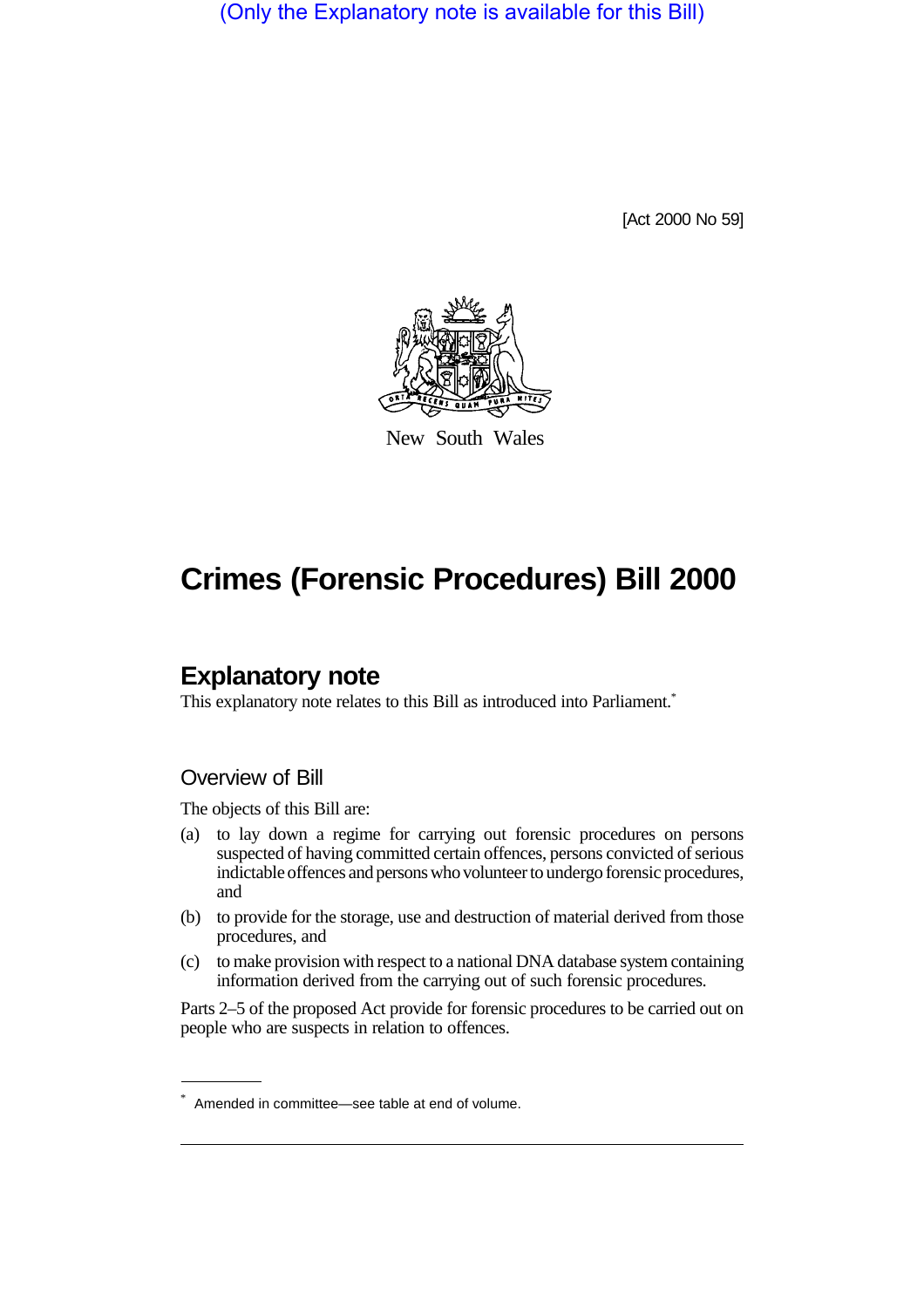Explanatory note

In different circumstances, forensic procedures (categorised as intimate forensic procedures, non-intimate forensic procedures and the taking of samples by buccal swab) may be carried out on suspects:

- (a) with the informed consent of the suspects, or
- (b) by order of a senior police officer, or
- (c) by order of a Magistrate.

While intimate samples and buccal swabs will be able to be taken only from persons suspected of indictable and summary offences prescribed by the regulations, non-intimate procedures will in general be able to be carried out on persons suspected of either indictable or summary offences.

If the carrying out of a forensic procedure is authorised under the proposed Act, it must be carried out in accordance with the rules and procedures set out in Part 6.

If a forensic procedure covered by the proposed Act is carried out without proper authority under the Act, evidence obtained through the procedure may be inadmissible in proceedings against the suspect (Part 9).

If a forensic procedure authorised by the proposed Act is not carried out as required by the Act (in particular Part 6), evidence obtained through the procedure may be inadmissible in proceedings against the suspect (Part 9).

The proposed Act also provides for the taking of blood and hair (other than pubic hair) samples, samples by buccal swabs and finger prints from people convicted of serious indictable offences who are serving sentences of imprisonment in correctional centres and other places of detention (Part 7) and for carrying out forensic procedures on volunteers and certain other persons (Part 8).

The proposed Act contains detailed provision in relation to a DNA database system containing information derived from the carrying out of forensic procedures (Part 11). It also provides for the reciprocal enforcement of orders for the carrying out of forensic procedures made in other jurisdictions and for exchange of information on the databases of other jurisdictions (Part 12).

The proposed Act contains a number of provisions that balance the rights of the suspect against the public interest in gathering evidence of offences. It includes safeguards to protect the rights and interests of suspects and other persons on whom forensic procedures are carried out, including safeguards to protect children, persons who are incapable and Aboriginal persons and Torres Strait Islanders.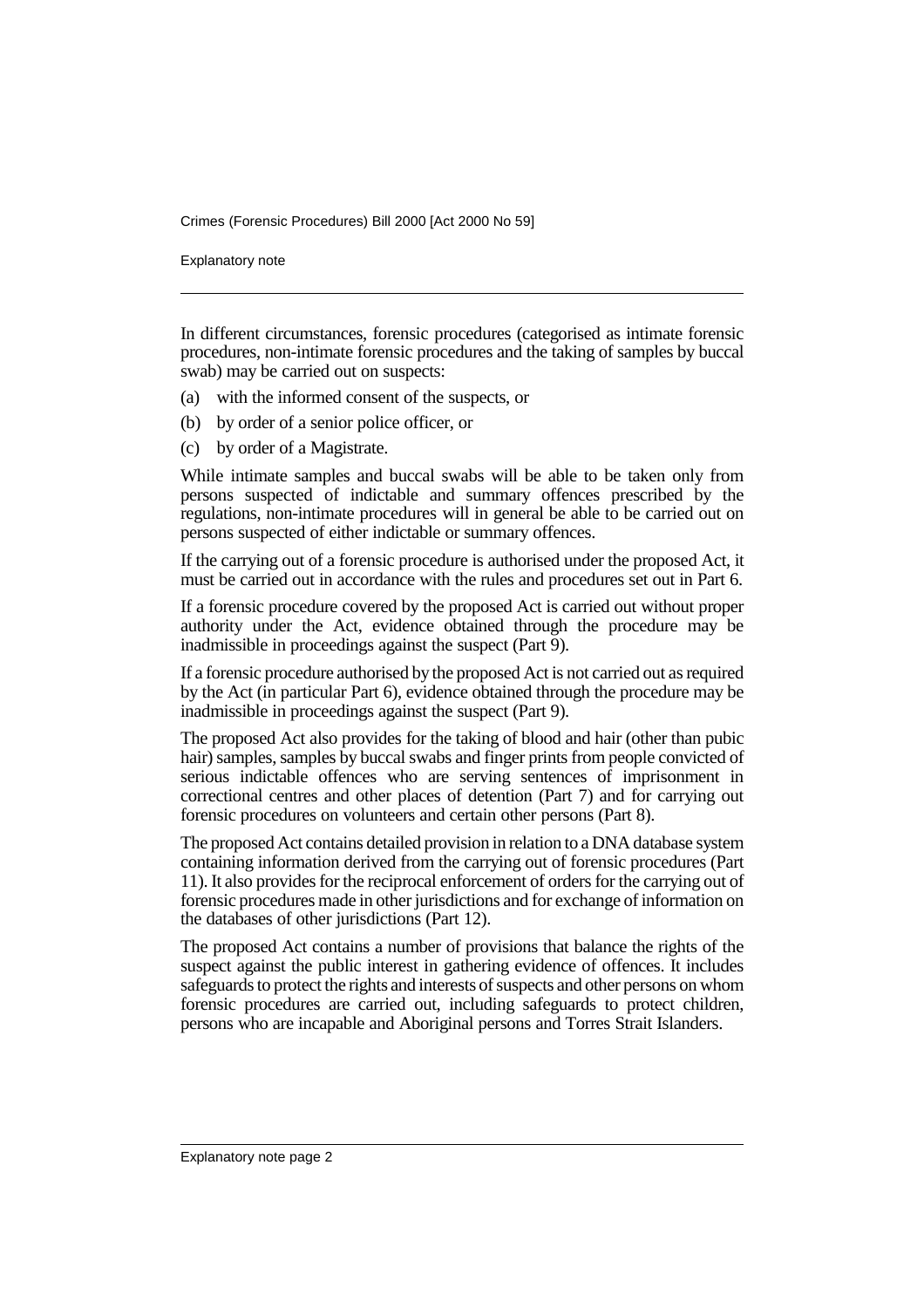Explanatory note

### Outline of provisions

### **Part 1 Preliminary**

Proposed Part 1 defines or explains key terms used in the proposed Act and provides for the citation and commencement of the Act.

**Clause 1** sets out the name (also called the short title) of the proposed Act.

**Clause 2** provides for the commencement of the proposed Act on a day or days to be appointed by proclamation.

**Clause 3** defines words and expressions used in the proposed Act. *Forensic procedure* is defined to mean an intimate forensic procedure, a non-intimate forensic procedure or the taking of a sample by buccal swab. The definition makes it clear that the proposed Act will not authorise intrusions into any body cavity except the mouth or the taking of a sample solely to establish the identity of the person from whom it is taken. The definition of *intimate forensic procedure* lists those procedures which are considered to be more intrusive than non-intimate forensic procedures and that, under the proposed Act, can only be carried out with informed consent or by order of a Magistrate or court. The definition of *nonintimate forensic procedure* lists those procedures which are considered to be less intrusive. The taking of a *sample by buccal swab* (that is, a swab taken from the cheek) is treated as a separate category as specific provision is made for this forensic procedure. Under the proposed Act, these procedures may only be carried out on an adult who is a suspect and who is not under arrest with informed consent or by order of a Magistrate and may only be carried out on a child or an incapable person by order of a Magistrate. However, a senior police officer may order a nonintimate forensic procedure to be carried out on an adult under arrest if satisfied of certain matters specified in clause 20. The taking of prints from arrested persons for identification purposes will continue to be governed by sections 353A and 353AA of the *Crimes Act 1900* and from convicted persons for identification purposes by section 63 of the *Crimes (Sentencing Procedure) Act 1999*.

Clause 3 (4) provides that a person only *informs* another of a matter required by the proposed Act if they inform the person, through an interpreter if necessary, in a language (including sign language or braille) in which the other person is able to communicate with reasonable fluency.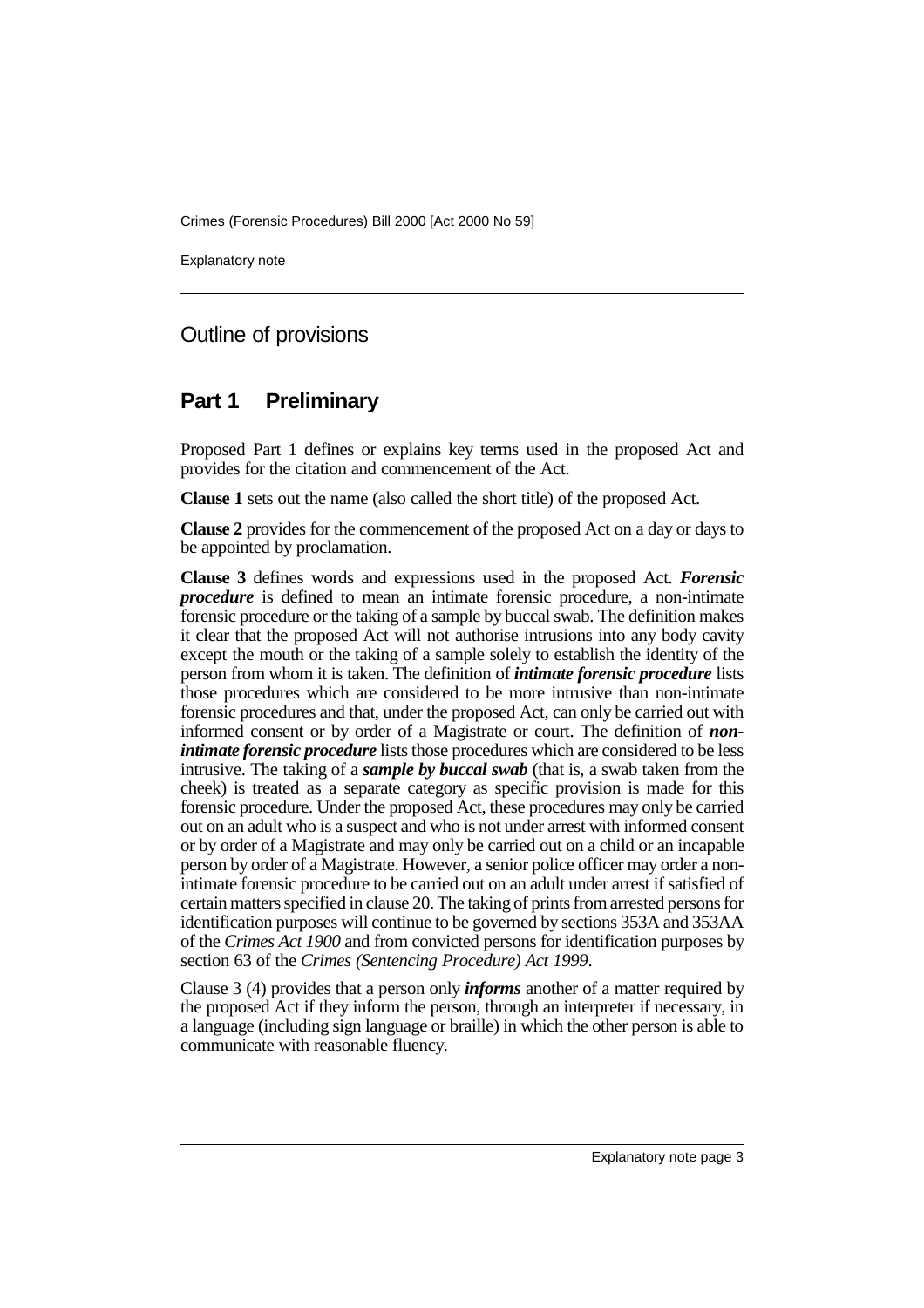Explanatory note

**Clause 4** sets out a list of persons who can act as *interview friends* of suspects and serious indictable offenders who are children, incapable persons or Aboriginal persons or Torres Strait Islanders. Various provisions of the proposed Act give suspects, offenders and volunteers from these groups a right to have an interview friend present.

# **Part 2 Authority and time limits for forensic procedures on suspects: summary of rules**

Proposed Part 2 sets out in general terms the circumstances in which forensic procedures may be carried out on different classes of suspect and the time limits which apply to the conduct of a forensic procedure in different circumstances.

**Clause 5** contains a table that gives a guide to the various circumstances in which forensic procedures may be carried out on a suspect under the proposed Act.

**Clause 6** contains a table that gives a general guide to the time limits which apply to the conduct of forensic procedures in different circumstances. All forensic procedures conducted under the proposed Act must be completed within a reasonable period but within the following upper limits:

- (a) consensual procedure on a suspect not under arrest—2 hours (excluding "time out" as defined in clause 3), and
- (b) procedure by consent or ordered by a senior police officer on a suspect under arrest—not later than 2 hours after the end of the existing "investigation period" time limit (a reasonable period of up to 4 hours (with provision for the extension of the period for up to an additional 8 hours in certain circumstances)) under section 356D of the *Crimes Act 1900* (excluding "time out"), and
- (c) procedure ordered by a Magistrate—4 hours (excluding "time out") or 2 hours in the case of a child, an incapable person, an Aboriginal person or a Torres Strait Islander (excluding "time out").

### **Part 3 Forensic procedures on suspect by consent**

Proposed Part 3 gives authority to carry out forensic procedures with consent and sets out the requirements that must be met before a suspect is viewed as having given consent to a forensic procedure. It also prescribes the time limit that applies to the conduct of a procedure by consent on a suspect not under arrest.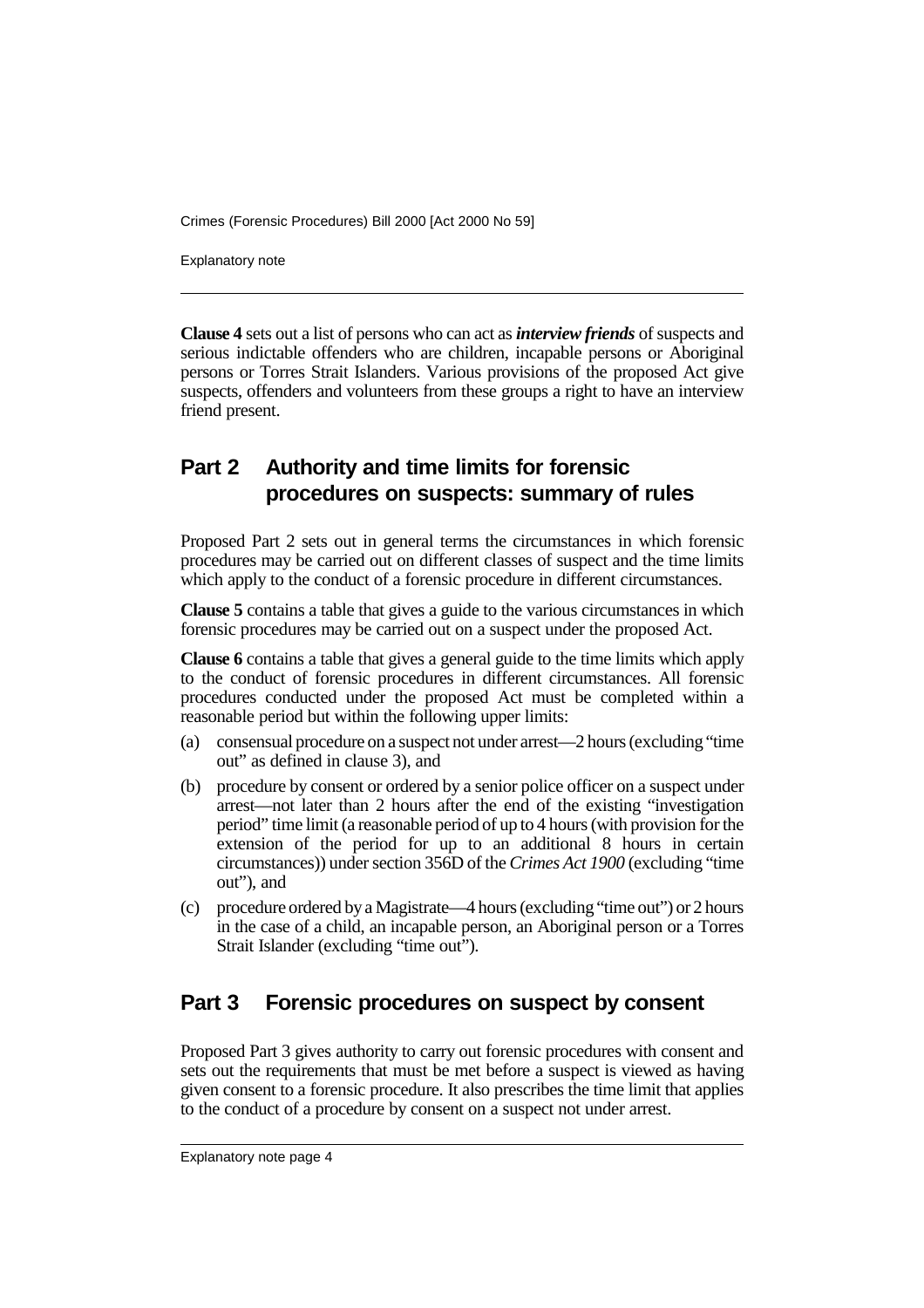Explanatory note

**Clause 7** authorises a person to carry out a forensic procedure on a suspect with the informed consent of the suspect provided the procedure is carried out in accordance with proposed Part 6 (which sets out the rules that must be followed in conducting a forensic procedure and for providing material arising from a procedure to a suspect). Clause 7 also makes it clear that any such forensic procedure must be carried out not later than 2 hours after the expiration of the investigation period provided for by section 356D of the *Crimes Act 1900* (excluding "time out").

**Clause 8** makes it clear that a child or incapable person (whether or not under arrest) cannot consent to a forensic procedure.

**Clause 9** sets out the requirements for informed consent to be given by a suspect a police officer does not have reasonable grounds to believe is an Aboriginal person or a Torres Strait Islander. The suspect can only give consent after a police officer informs the suspect about the forensic procedure in accordance with clause 13 and gives the suspect a written statement setting out the information or nature of the information that the suspect must be given under that clause. It provides that a suspect must have an opportunity to consult with a legal practitioner of the suspect's choice before consenting to undergo the procedure.

**Clause 10** sets out the requirements for informed consent to be given by a suspect a police officer has reasonable grounds to believe is an Aboriginal person or a Torres Strait Islander. Like clause 9, such a suspect gives informed consent if a police officer asks the suspect to consent and informs the suspect about the procedure in accordance with clause 13. Clause 10 lists a number of additional procedures which must be followed to provide safeguards for such persons.

**Clause 11** authorises a police officer to request a suspect to undergo a forensic procedure if the police officer has complied with clauses 9 and 10 and is satisfied of the matters specified in clause 12.

**Clause 12** requires a police officer to be satisfied as to specified things before requesting a suspect's consent to undergo a forensic procedure. This is intended to prevent a police officer from requesting consent to unnecessary forensic procedures, procedures which may only marginally be related to the offence in question or to procedures designed as "fishing expeditions". The police officer must be satisfied (among other things) that the request is justified in all the circumstances.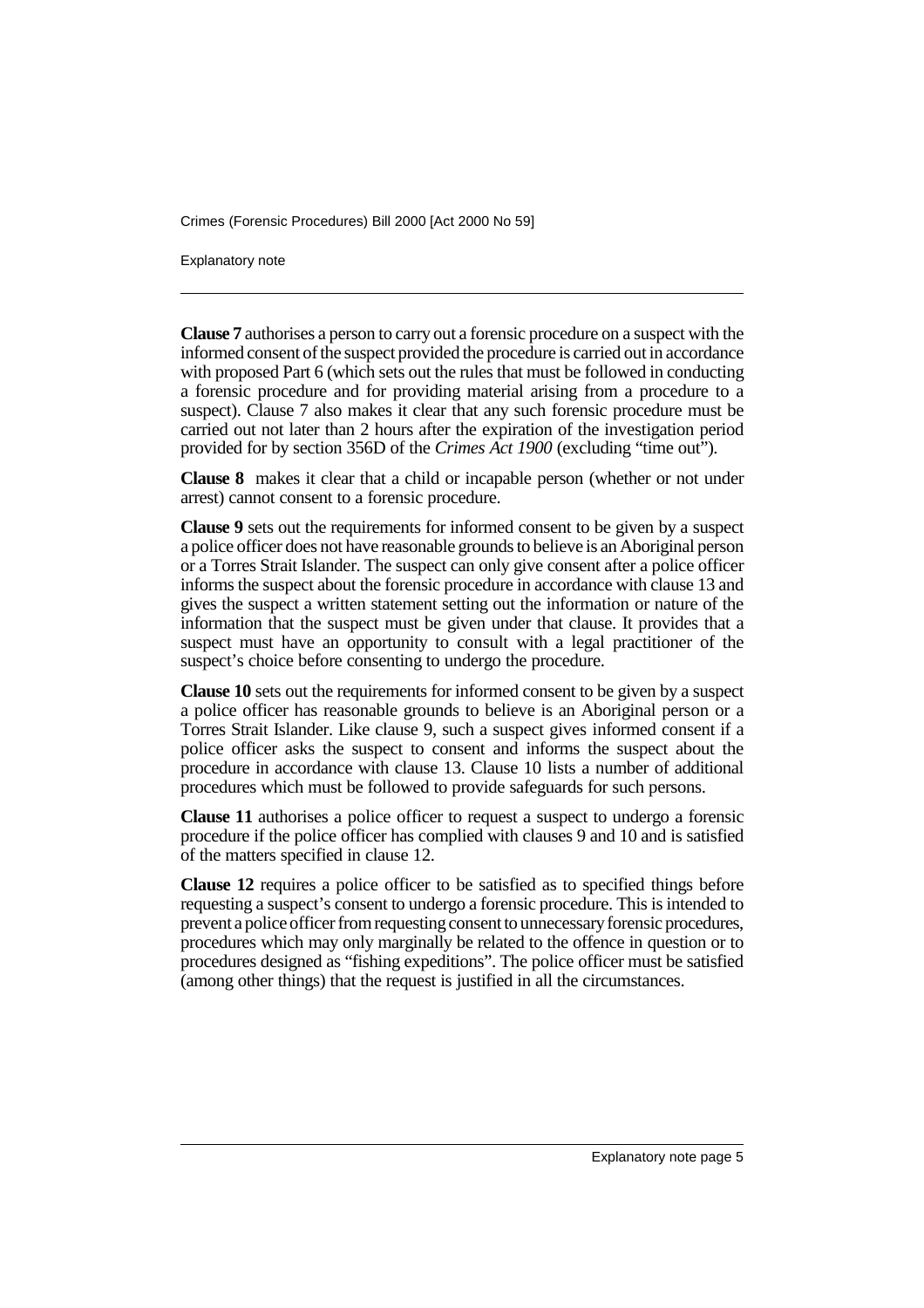Explanatory note

**Clause 13** sets out the matters that a police officer must inform a suspect about before consent is given. These include the purpose for which the forensic procedure is required, the offence in question and the way in which the procedure is to be carried out. The suspect must also be told that the procedure may produce evidence that might be used in a court of law, that the forensic procedure will be carried out only by an appropriately qualified police officer or person, that the suspect has a right to have a medical practitioner or dentist present for some procedures, that the suspect may refuse consent, and the consequences of refusal.

For example, the police officer must inform a suspect who is under arrest or charged with an indictable or summary offence prescribed by the regulations who refuses consent to the taking of a sample by buccal swab that the consequences of that refusal are that a senior police officer may order a sample of hair other than pubic hair to be taken or a court order may be sought for the taking of such a sample or for some other forensic procedure to be carried out on the suspect.

**Clause 14** describes the effect of a withdrawal of consent, whether express or implied.

**Clause 15** requires the giving of information to a suspect and the giving of consent to be recorded in writing or electronically. Clauses 100 and 101 require provision of copies of such information or opportunities to view or hear such recordings to be provided to the suspect, his or her lawyer and, if applicable, his or her interview friend.

**Clause 16** imposes a time limit on the conduct of a forensic procedure on a suspect who is not under arrest. The procedure must be carried out as quickly as reasonably possible but in any case within 2 hours after the suspect presents himself or herself to the investigating police officer concerned. In working out this period of time, time outs can be disregarded (for example, the time during which the carrying out of the procedure is delayed to allow the suspect to communicate with a lawyer, friend, relative or medical practitioner and the time to convey the suspect to premises where the procedure can be carried out).

# **Part 4 Non-intimate forensic procedures on suspects by order of senior police officer**

Proposed Part 4 gives authority to carry out a non-intimate forensic procedure without the consent of a suspect who has been requested to consent to the procedure if the carrying out of the procedure is ordered by a senior police officer.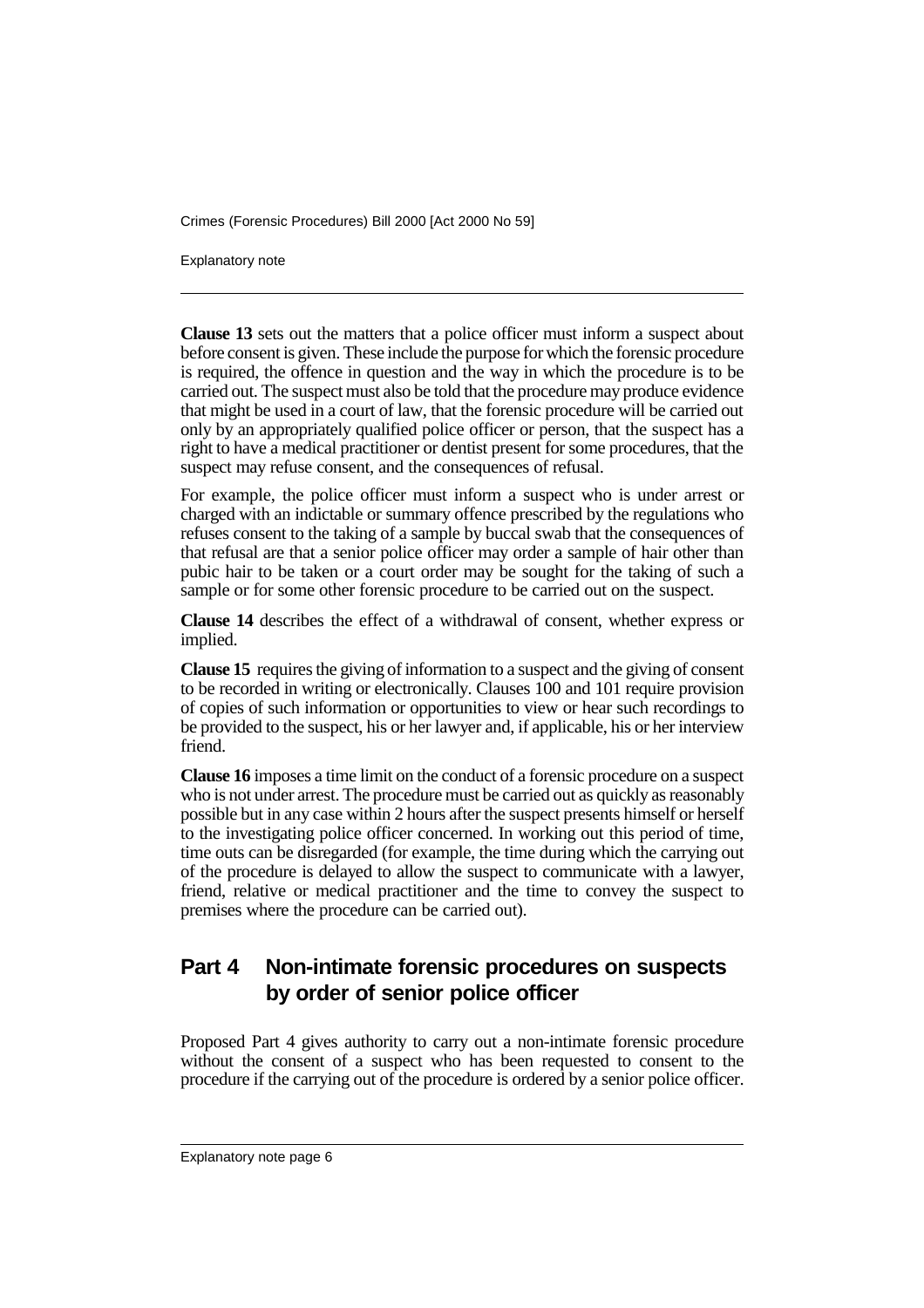Explanatory note

**Clause 17** authorises a person to carry out a non-intimate forensic procedure on a suspect who has not consented to the carrying out of the procedure by order of a senior police officer provided the procedure is carried out in accordance with proposed Part 6. Clause 17 also makes it clear that any such forensic procedure must be carried out not later than 2 hours after the expiration of the investigation period provided for by section 356D of the *Crimes Act 1900* (excluding "time out").

**Clause 18** sets out the circumstances in which a senior police officer may order the carrying out of a non-intimate forensic procedure on a suspect under the proposed Part.

**Clause 19** sets out the circumstances in which a senior police officer may order the taking of a sample of hair other than pubic hair from a suspect who has refused consent to the taking of a sample by buccal swab.

**Clause 20** requires a senior police officer to be satisfied as to various matters before ordering the carrying out of a non-intimate forensic procedure under proposed Part 4. The police officer must be satisfied (among other things) that there are reasonable grounds for believing that the person on whom it is proposed to carry out the procedure is a suspect who has committed an offence and that the carrying out of the procedure without consent is justified in all the circumstances.

**Clause 21** requires a senior police officer who makes an order under the proposed Part to make a signed record of the order and the reasons for making it. A copy of the record is to be made available to the suspect as soon as practicable after it is made. It makes it clear that an order may be made in person or by telephone, radio, telex, facsimile or other means of transmission.

# **Part 5 Forensic procedures by order of Magistrate**

Proposed Part 5 gives authority to carry out a forensic procedure on a suspect who has not consented to the carrying out of the procedure or cannot consent to it if the carrying out of the procedure is ordered by a Magistrate. It also provides for the making of orders in certain circumstances to repeat the carrying out of a forensic procedure.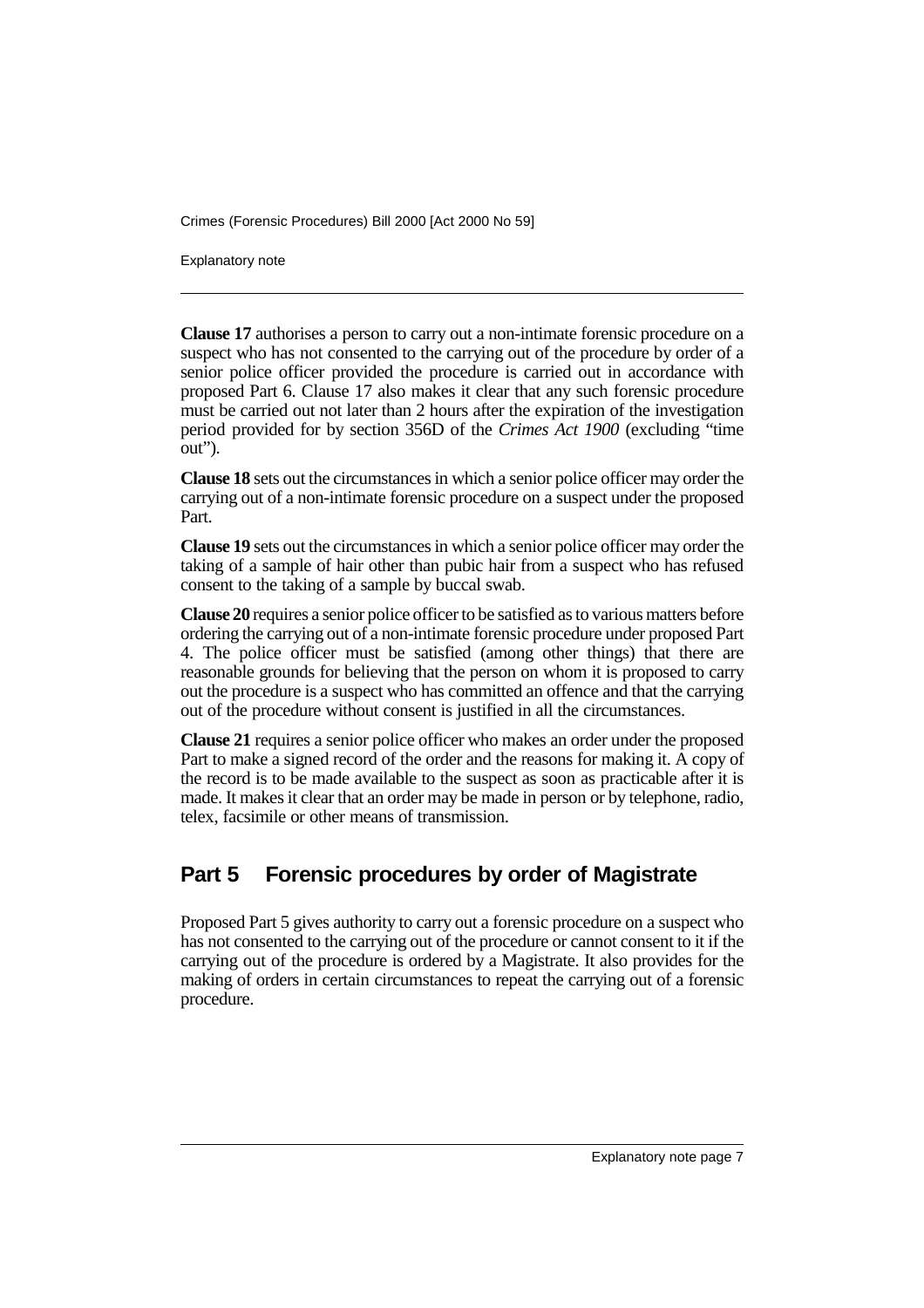Explanatory note

#### **Division 1 General**

**Clause 22** authorises a person to carry out a forensic procedure on a suspect by order of a Magistrate where a suspect (whether or not under arrest) has not consented to the forensic procedure or cannot consent to the forensic procedure provided the procedure is carried out in accordance with proposed Part 6.

**Clause 23** sets out the circumstances in which a Magistrate may order the carrying out of a forensic procedure on a suspect under the proposed Part.

#### **Division 2 Final orders**

**Clause 24** provides for a Magistrate to order that a forensic procedure be carried out under the proposed Part if the circumstances set out in clause 23 exist and the Magistrate is satisfied as required by clause 25.

**Clause 25** requires a Magistrate to be satisfied of various matters before ordering the carrying out of a forensic procedure on a suspect. The Magistrate must be satisfied (among other things) that the person on whom it is proposed to carry out the procedure is a suspect, that there are reasonable grounds to believe that the suspect has committed a relevant offence and that the carrying out of the procedure is justified in all the circumstances.

**Clause 26** provides that only a police officer in charge of a police station, a custody manager within the meaning of section 355 of the *Crimes Act 1900*, the investigating police officer in relation to an offence or the Director of Public Prosecutions may apply for an order under the proposed Part. It also sets out the requirements for the making of an application, including the requirement that (subject to any order of the Magistrate to the contrary) the application be made in the presence of the suspect concerned.

**Clause 27** provides for the making of orders in limited circumstances to authorise forensic procedures to be carried out for a second time (for example, if a sample obtained by the first procedure carried out is contaminated).

**Clause 28** provides for the issue of warrants to secure the attendance of a suspect who is under arrest at the hearing of an application for an order under the proposed Part.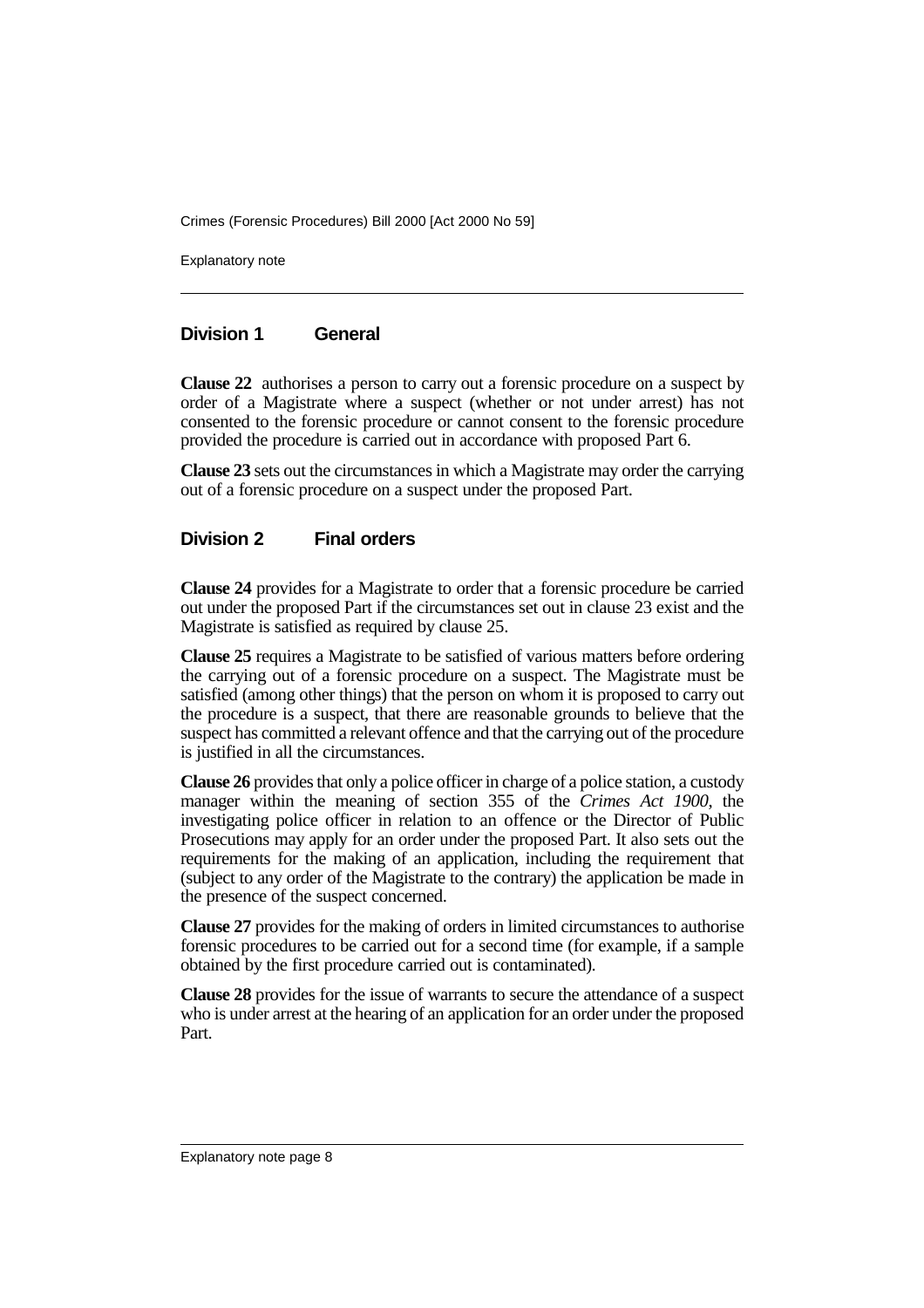Explanatory note

**Clause 29** provides for the issue of summonses and warrants to secure the attendance of a suspect who is not under arrest at the hearing of an application for an order under the proposed Part. A summons may be issued only if a Magistrate is satisfied that the issue is necessary to ensure the attendance of the suspect or is otherwise justified. A warrant may be issued only if the Magistrate is satisfied that the issue is necessary to ensure the attendance of the suspect and that a summons would not ensure the appearance, that the suspect might destroy evidence that might be obtained from the carrying out of the procedure or that the issue is otherwise justified (for example, where it is feared the suspect may abscond).

**Clause 30** sets out the procedure to be followed in hearing an application for an order under the proposed Part. It ensures that (subject to any contrary order of a Magistrate) an application may be heard only in the presence of the suspect concerned. It provides for any suspect to be represented by a lawyer at the hearing and requires children and incapable persons to be represented by an interview friends. It also requires Aboriginal persons and Torres Strait Islanders to be represented by an interview friend unless this requirement is waived by the suspect concerned.

**Clause 31** sets out various actions a Magistrate who makes an order under the proposed Part must take, including giving reasons for an order and keeping a written record of the order.

#### **Division 3 Interim orders**

**Clause 32** sets out the circumstances in which a Magistrate may make an urgent interim order authorising a forensic procedure which must be carried out without delay. An interim order operates as provided by the proposed Division until a final hearing is held under proposed Division 2 at which time the interim order is confirmed or disallowed.

**Clause 33** sets out the procedure for making an application for an interim order. An application may be made in person or, if that is not practicable, by telephone, radio, telex, facsimile or other means of transmission.

**Clause 34** sets out the procedure to be followed at the hearing of an application for an interim order. Provision is made to ensure that the suspect and the suspect's lawyer or interview friend (if any) are given the opportunity to oppose the application, either orally or by written communication.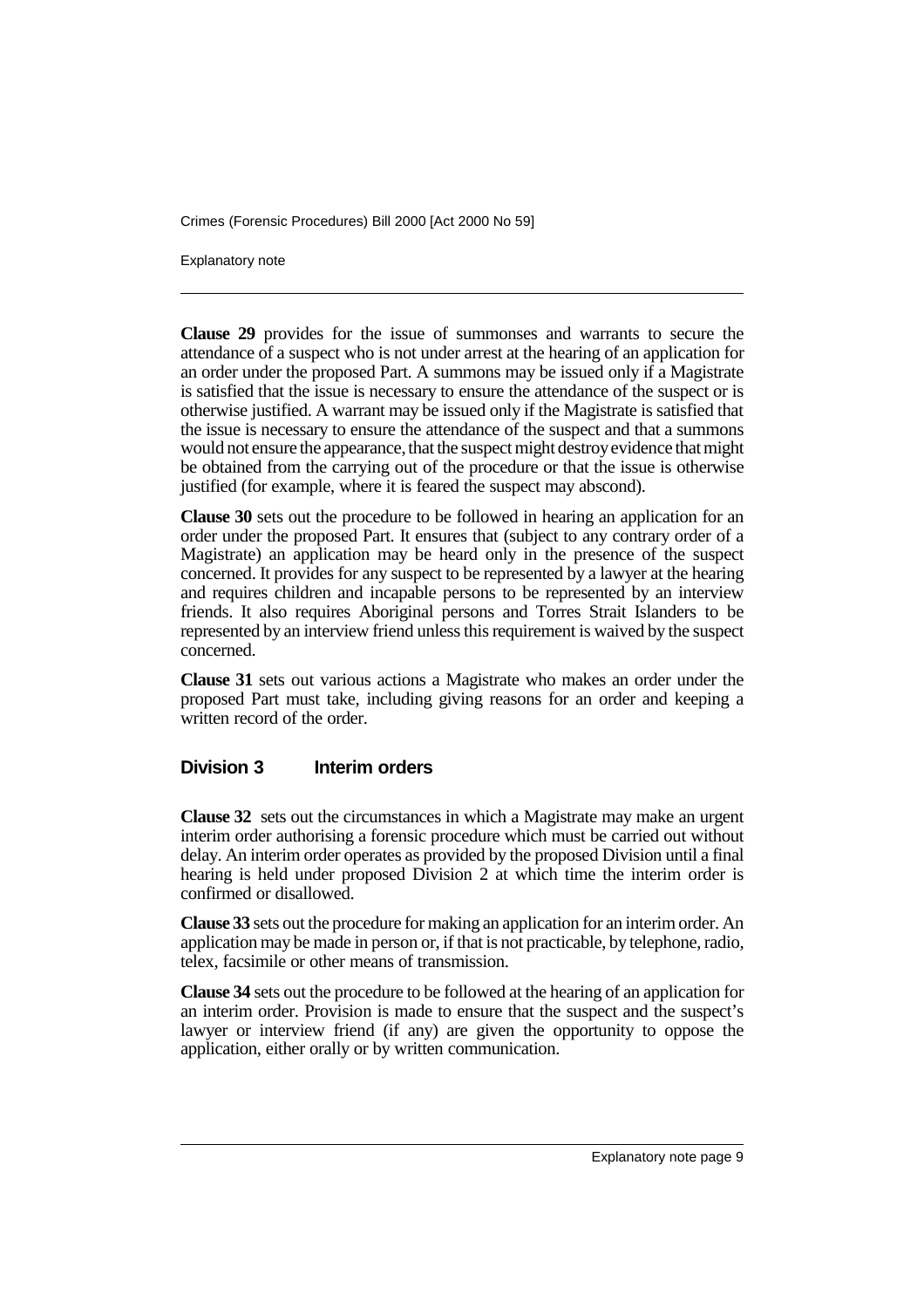Explanatory note

**Clause 35** sets out various actions a Magistrate who makes an interim order must take, including informing the applicant of the terms of the order and the time at which a further hearing on the application will take place and the application finally determined and the interim order confirmed or disallowed.

**Clause 36** requires the applicant for an interim order, and the Magistrate to whom an application is made, to keep certain records relating to the grounds on which the order was sought and the terms of any order made. The applicant must ensure that copies of those records are made available to the suspect concerned.

**Clause 37** permits a police officer, while an application for an interim order is being determined, to use reasonable force to prevent a suspect from destroying or contaminating any evidence that might be obtained by carrying out a forensic procedure if the order is made.

**Clause 38** prohibits analysis of a sample taken under an interim order unless a final order is made or the sample is likely to perish before a final order is made. It also makes it an offence for a person who conducts an analysis to disclose the results to any person other than the suspect before a final order is made or if the interim order is disallowed.

#### **Division 4 Time limits for forensic procedures ordered by Magistrate**

The proposed Division imposes time limits on the carrying out of forensic procedures that have been ordered by a Magistrate.

**Clause 39** provides for the proposed Division to apply to forensic procedures on suspects ordered by Magistrates.

**Clause 40** applies the same time limits for carrying out a forensic procedure on a suspect who is not under arrest by order of a Magistrate as apply to a procedure carried out on a suspect not in custody with informed consent under clause 16.

**Clause 41** provides for the issue of warrants for the arrest of suspects who are not under arrest for the purpose of carrying out a forensic procedure. A warrant may be issued only if a Magistrate is satisfied that the arrest is necessary to ensure the procedure can be carried out or is otherwise justified.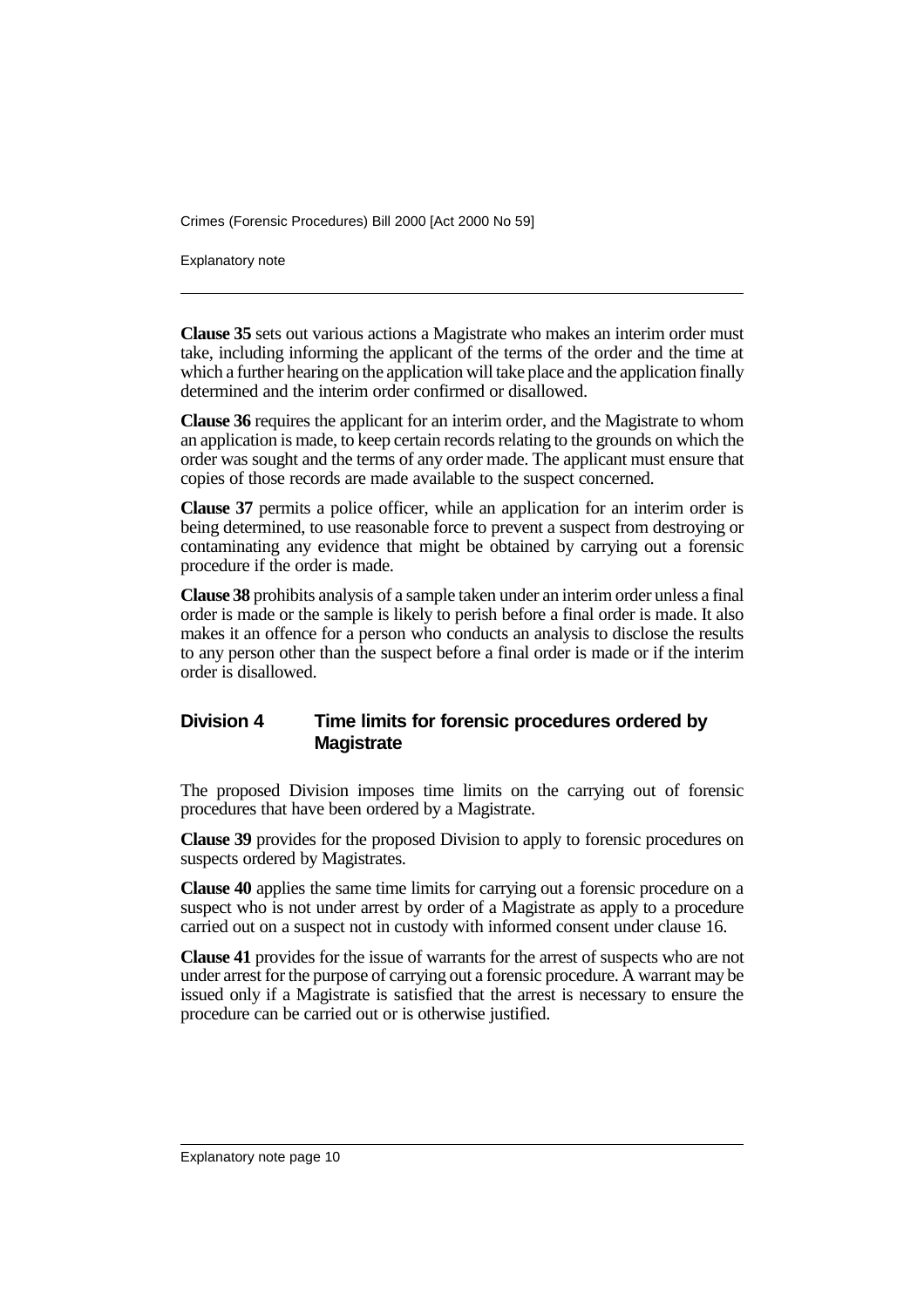Explanatory note

**Clause 42** sets out the time limits within which a forensic procedure is to be carried out on a suspect who is under arrest by order of a Magistrate. The suspect may be detained for as long as is reasonably necessary to allow the forensic procedure to be carried out but the forensic procedure must be carried out not later than 2 hours after the end of the investigation period permitted by section 356D of the *Crimes Act 1900* (excluding "time out").

#### **Division 5 Reports of proceedings under Act**

**Clause 43** creates an offence of intentionally or recklessly publishing the name of a suspect or any information likely to enable the identification of the suspect in a report of a proceeding under the proposed Act unless the suspect has been charged or a Magistrate has by order authorised the publication.

# **Part 6 Carrying out forensic procedures on suspects**

Proposed Part 6 sets out the rules that must be followed in conducting a forensic procedure on a suspect and in providing material arising from a procedure to a suspect. The rules are applied to the conduct of forensic procedures on serious indictable offenders and volunteers by clauses 65 and 76 (4).

#### **Division 1 General**

**Clause 44** lays down a series of general principles in relation to the way a forensic procedure is to be carried out. It provides for the procedure to be carried out in circumstances affording reasonable privacy to the suspect, out of the presence or view of unnecessary persons (including persons of the opposite sex who could be replaced by persons of the suspect's sex) and with minimal removal of clothing and visual inspection of the suspect.

**Clause 45** requires questioning of a suspect to be suspended while a forensic procedure is being carried out.

**Clause 46** requires a police officer to caution a suspect before a forensic procedure is carried out. Failure to comply with this provision may render any admissions made by the suspect inadmissible as evidence.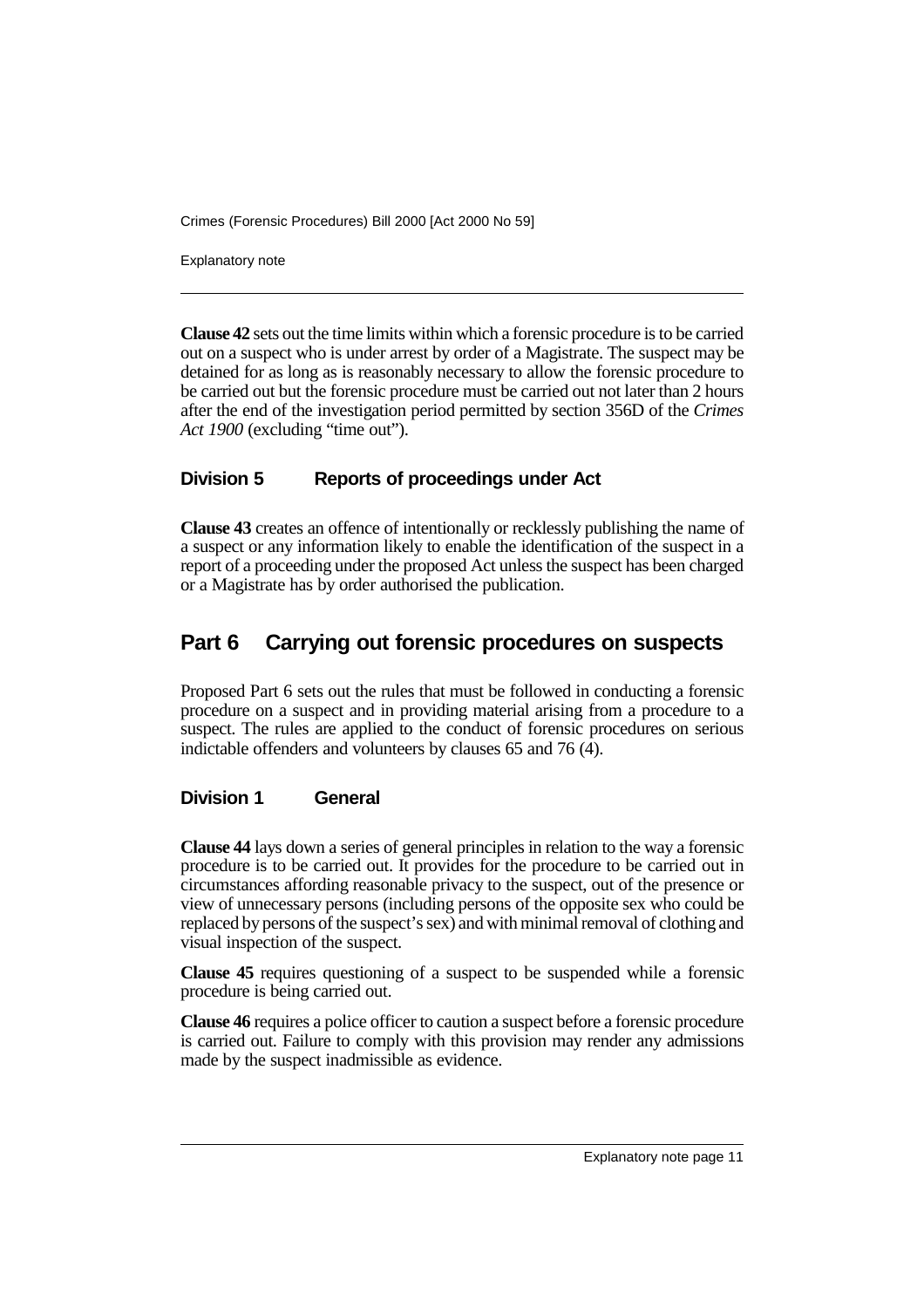Explanatory note

**Clause 47** authorises police officers and other persons authorised to carry out forensic procedures to use reasonable force to enable a forensic procedure to be carried out or to prevent the loss, destruction or contamination of any sample. However, the procedure must be carried out in a manner consistent with appropriate medical or other relevant professional standards.

**Clause 48** makes it clear that nothing in the proposed Act authorises the carrying out of a forensic procedure in a cruel, inhuman or degrading manner.

**Clause 49** regulates the taking of a sample of hair.

#### **Division 2 Persons involved in forensic procedures**

**Clause 50** contains a table which lists the persons who are authorised under the proposed Act to carry out each forensic procedure. The table also indicates whether a suspect is entitled to request that a medical practitioner or dentist of his or her choice be present while the forensic procedure is carried out.

#### **Division 3 Further provisions about who may carry out forensic procedures**

**Clause 51** requires certain forensic procedures to be carried out, if practicable, by a person of the same sex as the suspect and for any person assisting in the carrying out of the procedure to also, if practicable, be of the same sex as the suspect.

**Clause 52** provides authority for persons to assist persons authorised to carry out forensic procedures under the proposed Part to carry out the procedures.

#### **Division 4 Presence of other people while forensic procedure is carried out**

**Clause 53** entitles a suspect to request the presence of a medical practitioner or dentist of his or her choice while certain forensic procedures are carried out. The chosen person is to be present unless he or she is unable or does not wish to attend or cannot be contacted within the time specified in the clause.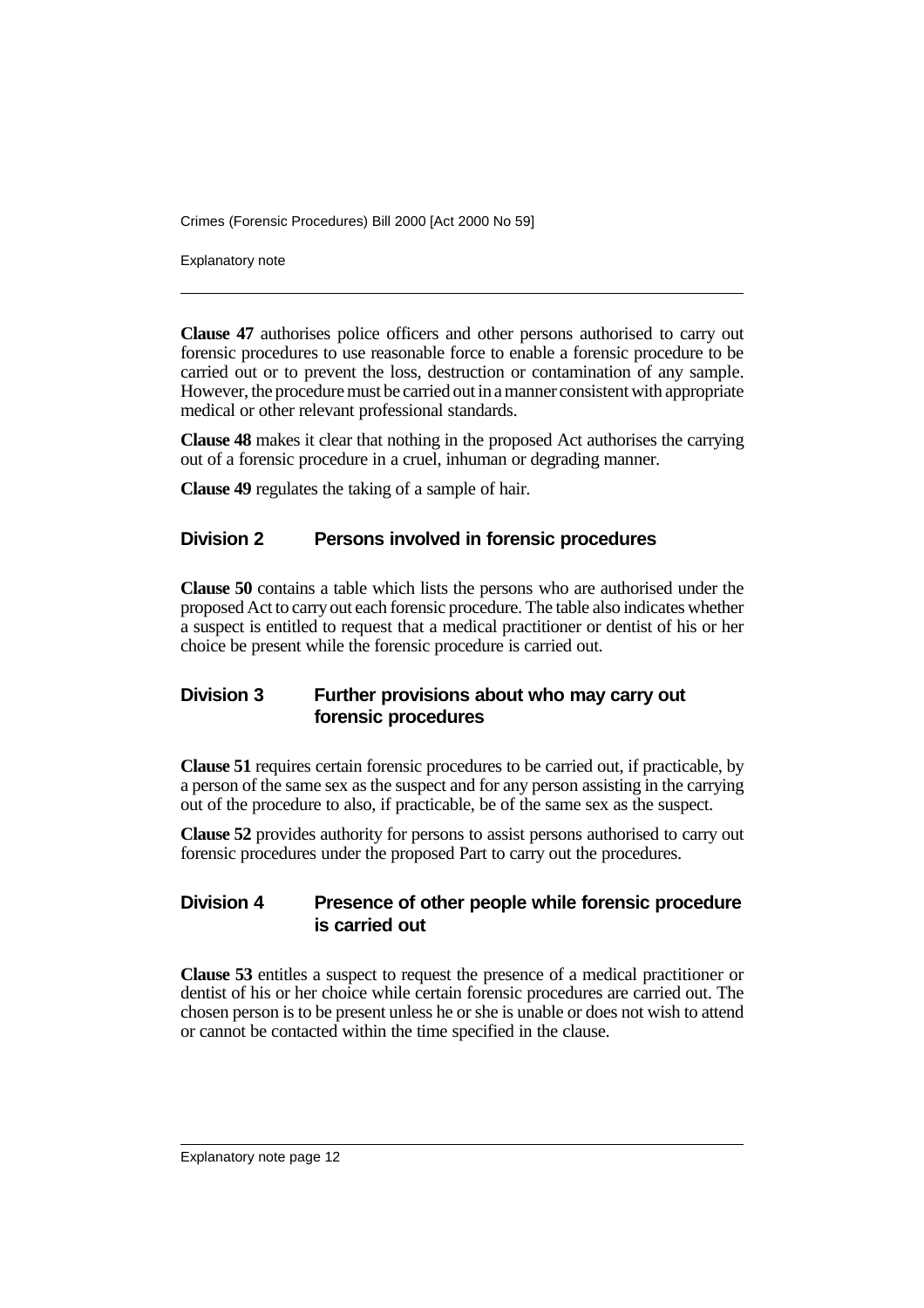Explanatory note

**Clause 54** requires either the suspect's interview friend or lawyer to be present when a forensic procedure is carried out on a suspect who is a child or incapable person. The interview friend may be excluded if he or she unreasonably interferes with or obstructs the carrying out of the procedure.

**Clause 55** requires either the suspect's interview friend or lawyer to be present when a forensic procedure is carried out on a suspect who the investigating police officer has reason to suspect is an Aboriginal person or Torres Strait Islander except in the circumstances specified in the clause. The interview friend may be excluded if he or she unreasonably interferes with or obstructs the carrying out of the procedure.

**Clause 56** limits the number of police officers who may be present while a forensic procedure is carried out on a suspect to those reasonably necessary to ensure that the procedure is carried out effectively and in accordance with the proposed Act. It also requires any such police officer to be of the same sex as the suspect, if this is practicable.

#### **Division 5 Recording of forensic procedure**

**Clause 57** requires the carrying out of a forensic procedure (other than the taking of a hand print, finger print, foot print or toe print) on a suspect to be electronically recorded where practicable and unless the suspect objects. The suspect may choose to have the procedure instead conducted in the presence of an independent person (other than a police officer).

#### **Division 6 Procedure after forensic procedure is carried out**

**Clause 58** requires a suspect to be given a part of a sample taken from the suspect that is sufficient for analysis if there is sufficient material to be analysed both in the investigation of the offence and on behalf of the suspect. The provision is limited in this way because in many cases insufficient material may be available, for example, where a flake of paint has been removed from under a suspect's fingernail or where a small blood stain is all that is found and these samples are entirely used in the process of analysis.

**Clause 59** requires a copy of any photograph taken of a part of a suspect's body during a forensic procedure to be made available to the suspect.

**Clause 60** requires a copy of the results of any analysis of material taken from a sample from a suspect to be given to the suspect.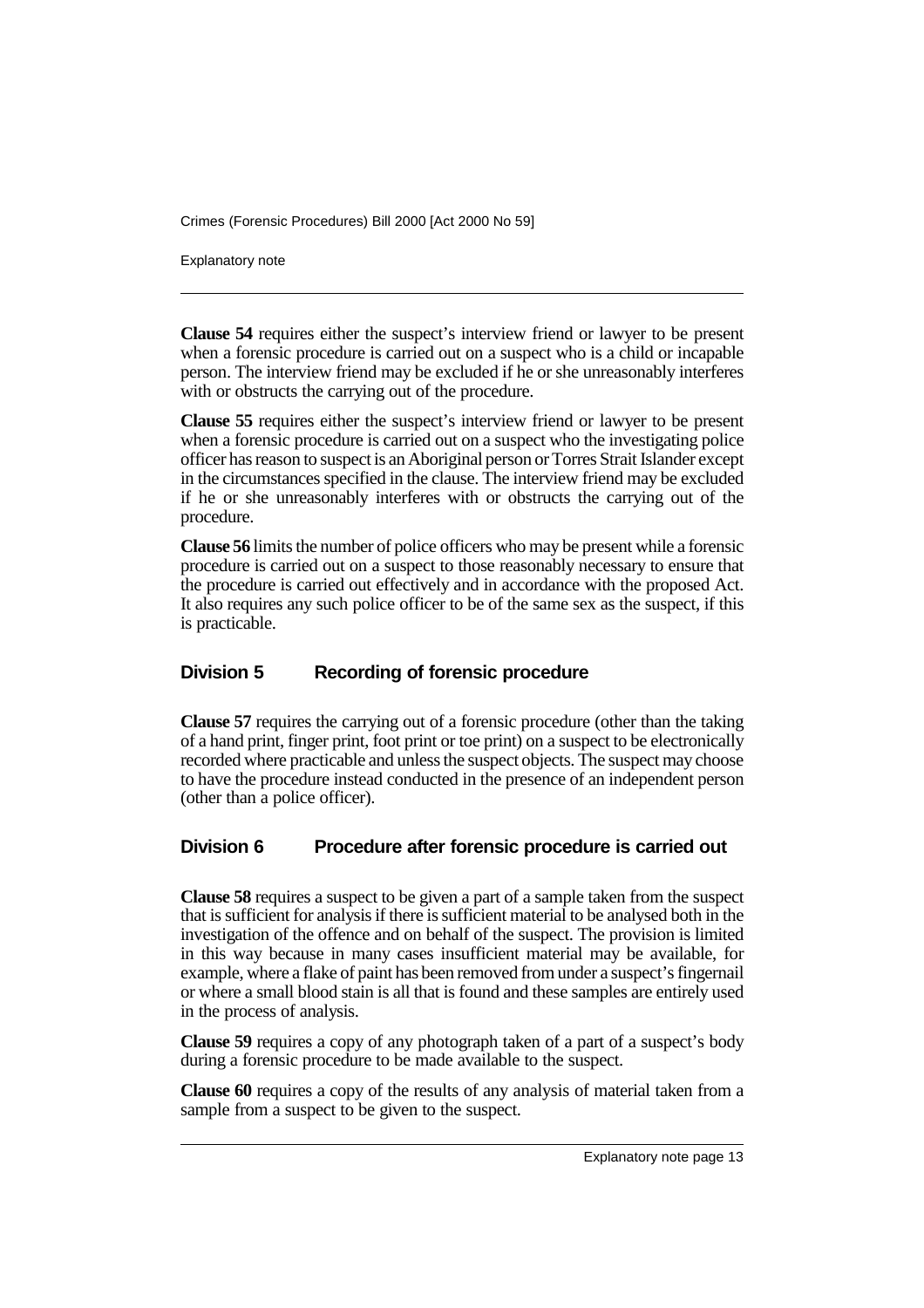Explanatory note

# **Part 7 Carrying out of certain forensic procedures after conviction of serious indictable offenders**

Proposed Part 7 provides for the taking of samples of blood, samples of hair other than pubic hair, samples by buccal swabs and finger prints from persons who are serving sentences of imprisonment for serious indictable offences in correctional centres or other places of detention.

**Clause 61** sets out the forensic procedures to which the proposed Part applies.

**Clause 62** authorises the taking of samples of hair (other than pubic hair) and finger prints from serious indictable offenders with the informed consent of the offenders or by order of a police officer.

**Clause 63** authorises the taking of a sample of blood from a serious indictable offender with the informed consent of the offender or by court order.

**Clause 64** authorises the taking of samples by buccal swab from serious indictable offenders. If an offender refuses consent to the taking of a sample by buccal swab, a senior police officer may order a sample of hair other than pubic hair to be taken instead (see clause 70) or a court order may be sought for the taking of the sample by buccal swab or the carrying out of some other forensic procedure.

**Clause 65** applies the rules set out in proposed Part 6 that must be followed in conducting a forensic procedure and in providing material arising from a procedure on a suspect to the conduct of forensic procedures on serious indictable offenders and provision of material under proposed Part 7.

**Clause 66** describes the scope of the proposed Part. It makes it clear, for example, that the proposed Part does not authorise the carrying out of a forensic procedure on a serious indictable offender who is a suspect otherwise than in accordance with proposed Parts 2–5.

**Clause 67** sets out the requirements for informed consent to be given by an offender.

**Clause 68** authorises a police officer to request a serious indictable offender (other than a child or an incapable person) to undergo a forensic procedure.

**Clause 69** sets out the matters that a police officer must inform a serious indictable offender about before consent is given.

**Clause 70** sets out the circumstances in which a police officer may order the taking of a sample of hair other than pubic hair or the taking of finger prints of a serious indictable offender without the consent of the offender.

Explanatory note page 14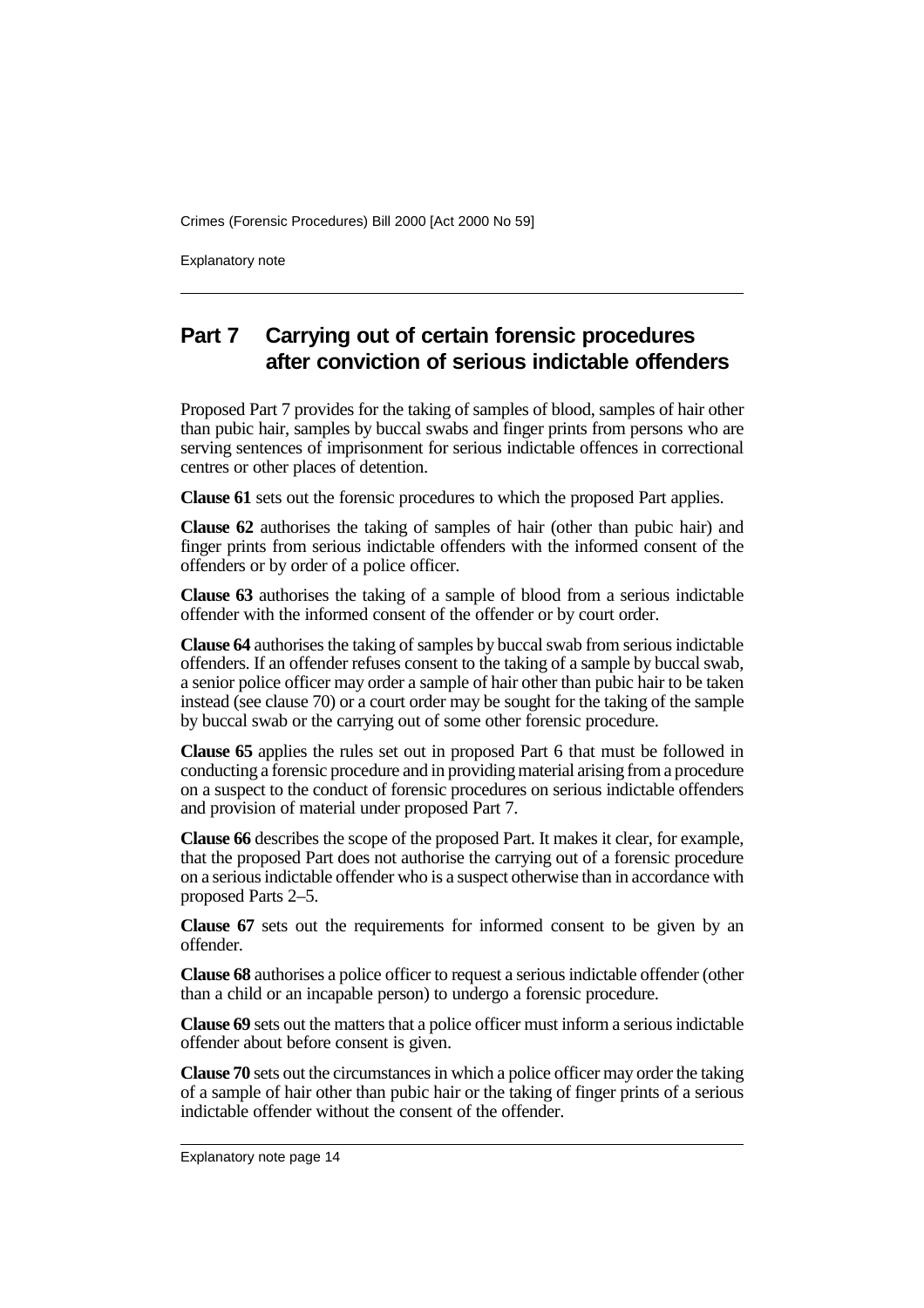Explanatory note

**Clause 71** requires the police officer to take into account whether the proposed Act would authorise the forensic procedure to be carried out in the absence of the order.

**Clause 72** provides for the signing and witnessing of forms of consent.

**Clause 73** requires a police officer who makes an order under the proposed Part to make a signed record of the order and the reasons for making it. A copy of the order is to be made available to the offender as soon as practicable after it is made.

**Clause 74** authorises a police officer to apply to a court for an order for the taking of a blood sample or a buccal swab from a serious indictable offender.

**Clause 75** provides for the carrying out of forensic procedures by court order at a correctional centre or other place of detention.

# **Part 8 Carrying out of forensic procedures on volunteers and certain other persons**

Proposed Part 8 gives authority to carry out forensic procedures on persons who have volunteered to undergo a forensic procedure.

**Clause 76** authorises a person to carry out a forensic procedure on a volunteer (other than a child or an incapable person) with the informed consent of the volunteer and on a child or an incapable person with the informed consent of the parent or guardian of the volunteer or by order of a Magistrate.

**Clause 77** sets out the requirements for informed consent to be given by a volunteer or the parent or guardian of a volunteer.

**Clause 78** provides for the signing and witnessing of forms of consent under the proposed Part.

**Clause 79** describes the effect of a withdrawal of consent, whether express or implied.

**Clause 80** sets out the circumstance in which a Magistrate may order the carrying out of a forensic procedure on a child or an incapable person under the proposed Part.

**Clause 81** sets out the circumstance in which a Magistrate may order that forensic material obtained from carrying out a forensic procedure on a volunteer who withdraws consent to the carrying out of the procedure may be retained.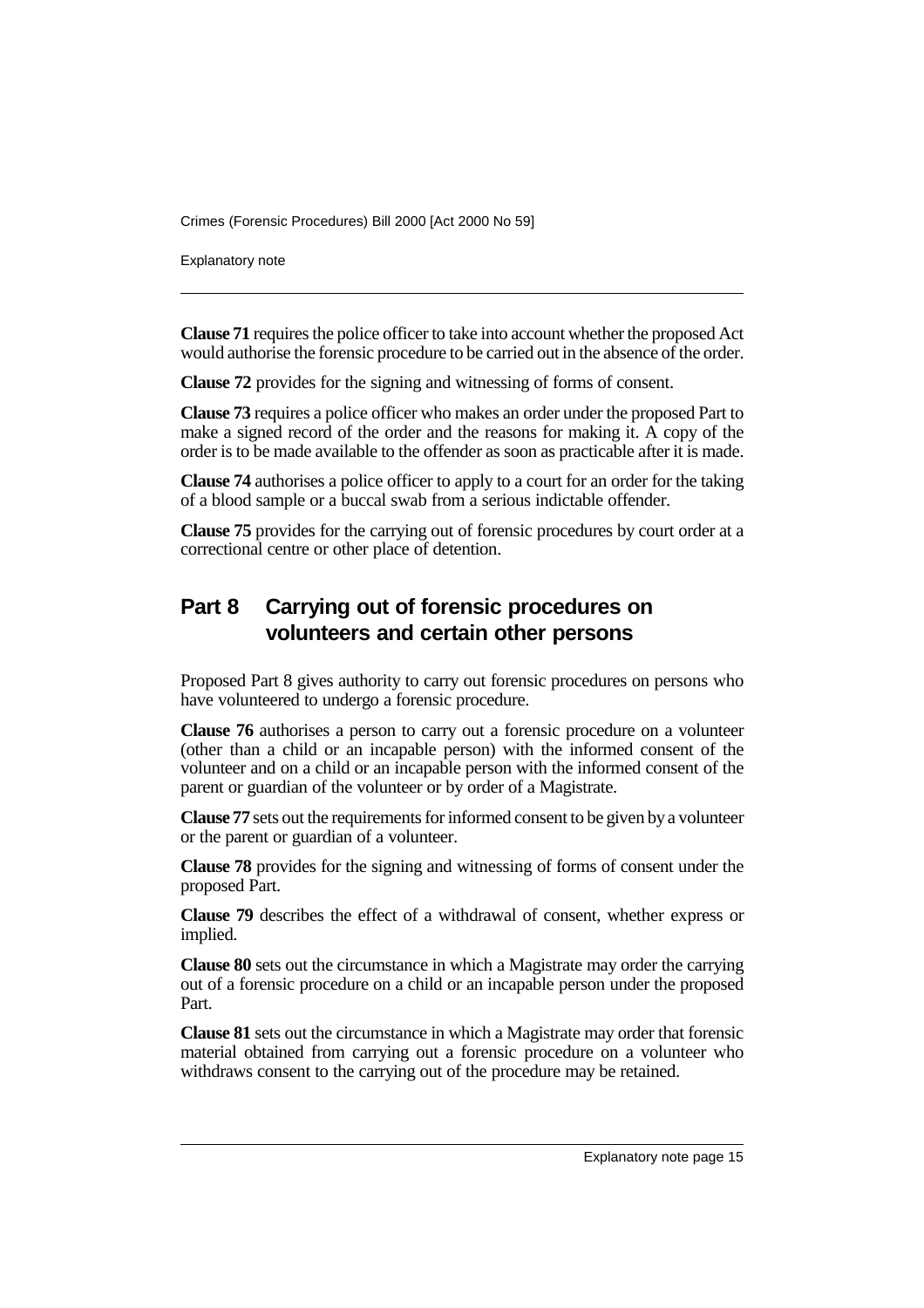Explanatory note

### **Part 9 Admissibility of evidence**

Proposed Part 9 makes evidence obtained from carrying out forensic procedures inadmissible in certain circumstances.

#### **Division 1 Forensic evidence**

**Clause 82** provides for evidence to be inadmissible if it is obtained in breach of, or if there has been a failure to comply with, the provisions of the proposed Act unless the person does not object to its admission or the court, after considering a number of listed matters (including a mistaken but reasonable belief about the age of a child), rules that admission is justified despite the breach or failure. If a court admits such evidence, the judge is required to inform the jury of the breach or failure to comply and to give appropriate warnings about the evidence.

**Clause 83** provides for evidence related to forensic material taken from a person that should have been destroyed under the proposed Act to be inadmissible unless adduced by the person.

#### **Division 2 Other evidence**

**Clause 84** makes evidence of a person's refusal to consent to the carrying out of a forensic procedure, or withdrawal of consent, inadmissible in proceedings against the person except to establish or rebut an allegation that a police officer or other person investigating the commission of the offence concerned acted contrary to law in carrying out the investigation.

**Clause 85** allows evidence of how a forensic procedure was carried out to be admitted against a suspect in a court of law for certain purposes (for example, to establish or rebut an allegation of unreasonable force used during the procedure) even if it was obtained in breach of, or where there was a failure to comply with, proposed Part 6.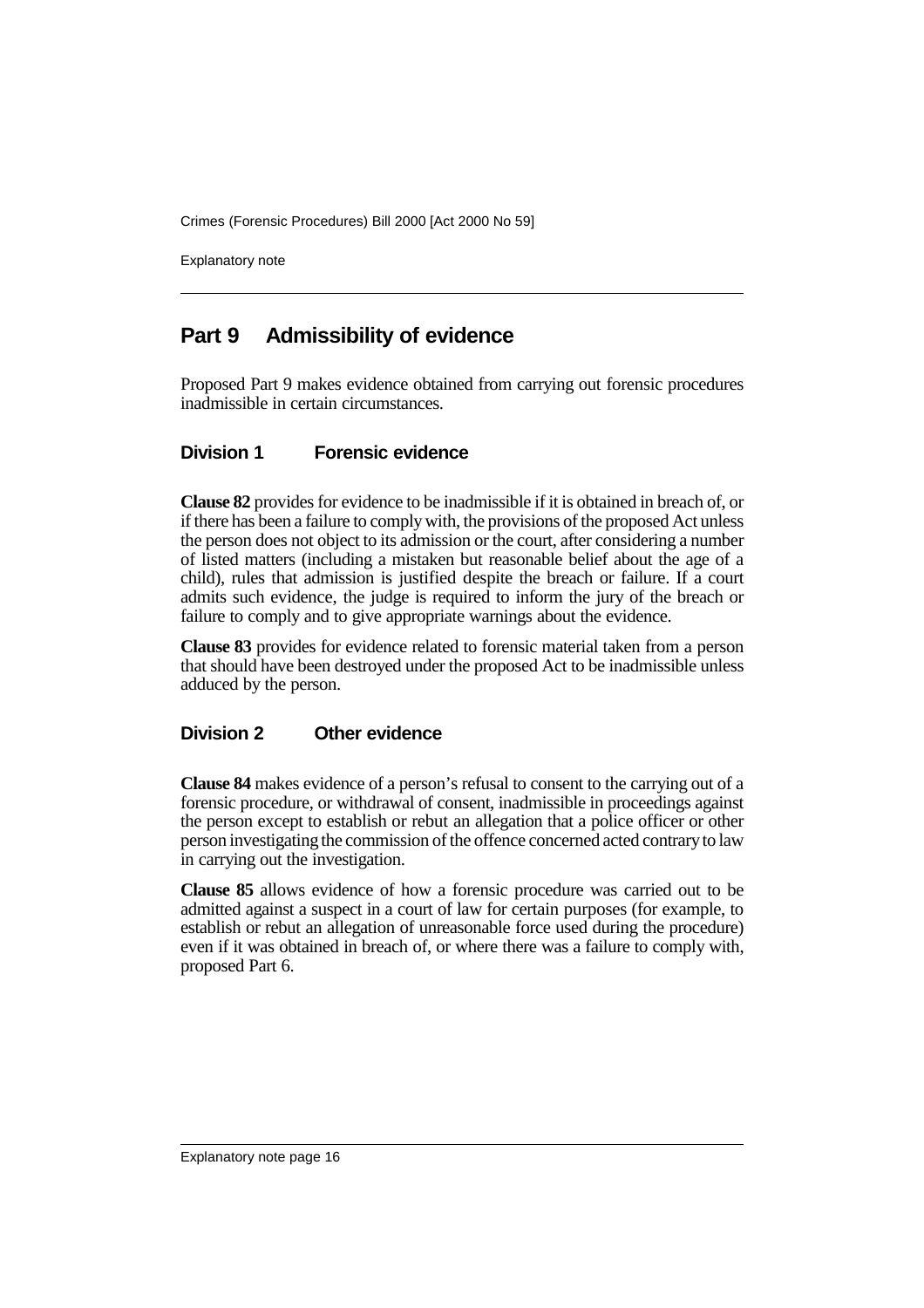Explanatory note

### **Part 10 Destruction of forensic material**

Proposed Part 10 requires forensic material to be destroyed in certain circumstances.

**Clause 86** requires any forensic material obtained from a forensic procedure carried out under an interim order that is disallowed to be destroyed and for a copy of the results of any analysis of the material to be made available to the suspect.

**Clause 87** provides for the destruction of forensic material obtained from an offender whose conviction is quashed.

**Clause 88** provides for the destruction of forensic material taken from a suspect by a forensic procedure carried out under the proposed Act in specified circumstances. It ensures that in general material is not retained where a suspect is not found guilty of an offence or where proceedings are not instituted against the suspect within 12 months.

**Clause 89** requires the Commissioner of Police to ensure certain forensic material is destroyed.

### **Part 11 DNA database system**

Proposed Part 11 regulates the recording, retention and use of information obtained from the carrying out of forensic procedures on a DNA database system.

**Clause 90** defines words and expressions used in the proposed Act, including a definition of the *DNA database system* and definitions of the various indexes of DNA profiles that may be contained in the system.

**Clause 91** creates offences relating to the intentional or reckless supply of forensic material for analysis for the purpose of deriving a DNA profile for inclusion on an index of the DNA database system when the forensic material is required by law to be destroyed and the supply of certain forensic material for analysis.

**Clause 92** creates an offence of accessing information stored on the DNA database system otherwise than in accordance with the clause.

**Clause 93** creates an offence of matching certain profiles on the DNA database system for impermissible purposes. For example, if a volunteer has agreed to the placing of a DNA profile of the volunteer on the system only for certain purposes, it will be an offence to match the profile with another DNA profile on the system for some other purpose.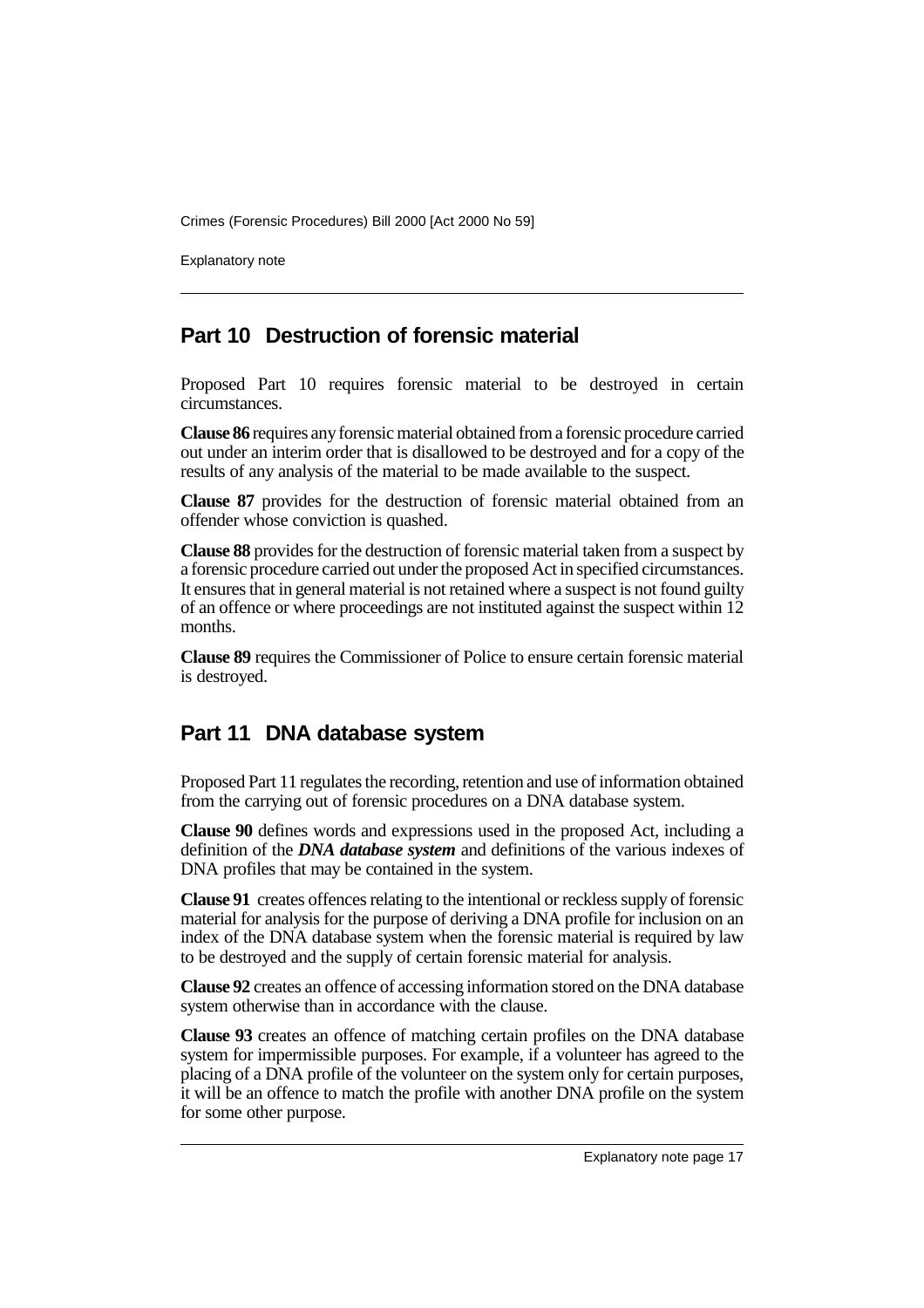Explanatory note

**Clause 94** creates offences relating to the recording or retention of identifying information about a person on the DNA database system.

# **Part 12 Interstate enforcement**

Proposed Part 12 provides for the reciprocal enforcement of orders for the carrying out of forensic procedures made in other jurisdictions and for the exchange of information on the DNA databases of other jurisdictions.

**Clause 95** defines words and expressions for the purposes of the proposed Part.

**Clause 96** enables the Minister to enter into arrangements within other jurisdictions for the establishment and maintenance of a register of orders for the carrying out of forensic procedures and for the reciprocal enforcement of the orders.

**Clause 97** enables the Minister to enter into arrangements within other jurisdictions for the exchange of information on the DNA database system for the purposes of the investigation of, and proceedings in respect of, offences.

# **Part 13 General provisions relating to operation of this Act**

Proposed Part 13 contains various provisions relating to the manner of complying with requirements of the proposed Act, the burden of proof of various matters, the duties and liabilities of persons carrying out, or assisting in the carrying out of, forensic procedures authorised by the proposed Act and the use and disclosure of information obtained from forensic material taken under the proposed Act.

**Clause 98** requires a police officer to arrange for the presence of an interpreter before taking specified action in respect of a suspect or offender if he or she has reasonable grounds to believe the suspect or offender is unable to communicate with reasonable fluency in the English language.

**Clause 99** enables a lawyer or interview friend of a suspect or offender to make any request or objection that may be made by the suspect or offender under the proposed Act on behalf of the suspect or offender. It also requires a suspect's or offender's lawyer or interview friend who is present when information that is required to be given to a suspect or offender is given to the suspect or offender to also be given the information.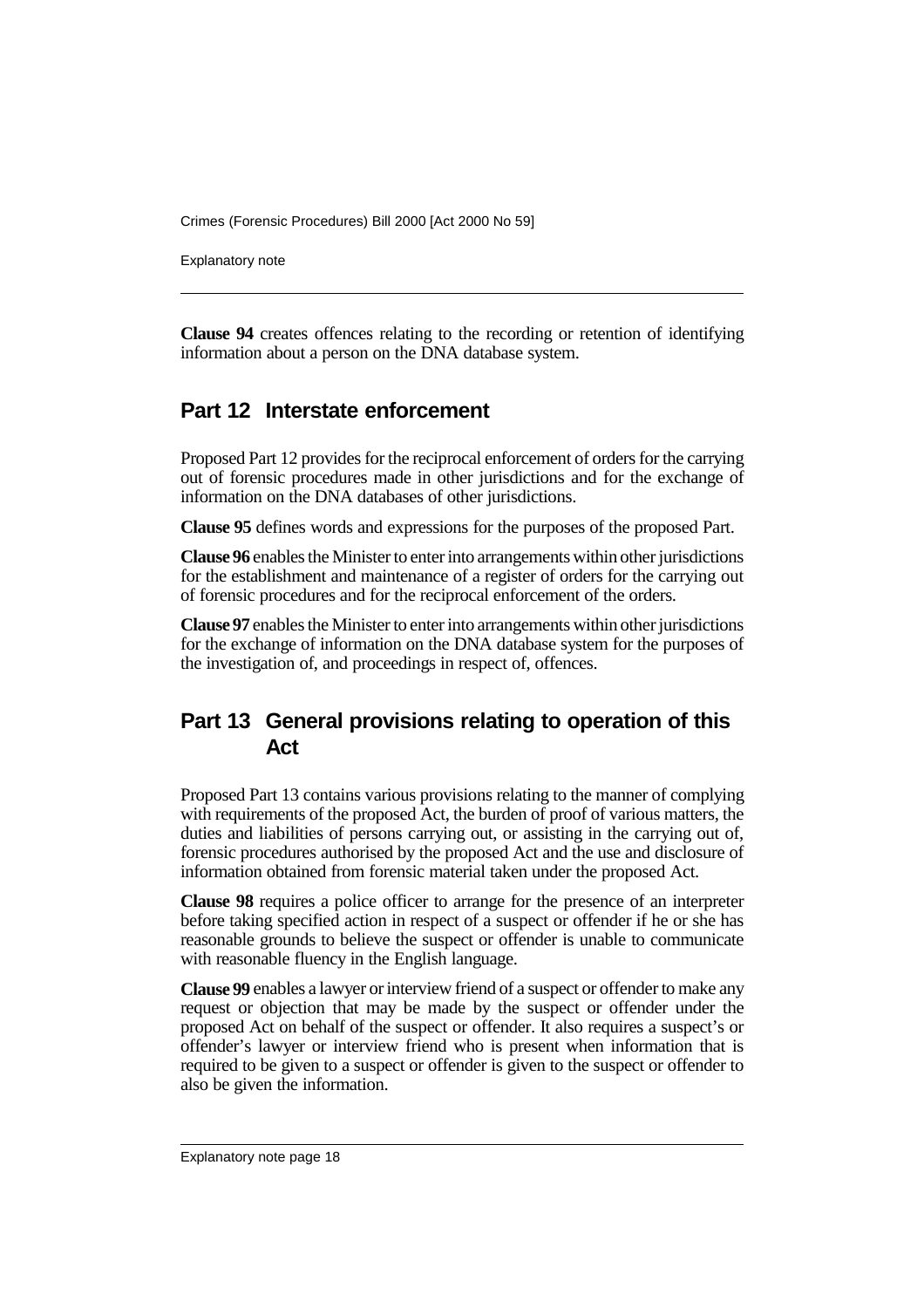Explanatory note

**Clause 100** ensures that a suspect, offender or volunteer is given copies or transcripts of, or the opportunity to view, any audio or video recordings concerning the suspect, offender or volunteer that are made as required by the proposed Act. It ensures that the opportunity to view is also given to the suspect's, offender's or volunteer's lawyer and interview friend (if any).

**Clause 101** sets out the ways of making material available to a suspect, offender or volunteer.

**Clause 102** ensures that a suspect is not charged for materials received or for being given an opportunity to view a video in accordance with the requirements of the proposed Act.

**Clause 103** places the burden of proof on the prosecution of proving, on the balance of probabilities, that a police officer had a belief on reasonable grounds, or suspected on reasonable grounds, as to a matter referred to in the proposed Act.

**Clause 104** places the burden of proof on the prosecution of proving, on the balance of probabilities, that it was not practicable to do something required by the proposed Act to be done if practicable.

**Clause 105** places the burden of proof on the prosecution, on the balance of probabilities, of showing that any time said to be disregarded under clause 16 (2), 40 (2) or 53 (2) was properly disregarded. For example, if a suspect argued that results of a forensic procedure should be excluded from evidence because he or she was detained for longer than allowed under the proposed Act, the prosecution would need to prove that any time disregarded by police officers was properly disregarded.

**Clause 106** places the burden of proof on the prosecution, on the balance of probabilities, of voluntary waiver of certain rights by an Aboriginal person or a Torres Strait Islander.

**Clause 107** protects a person who carries out a forensic procedure, or assists in carrying it out, from civil or criminal liability for actions properly or necessarily done in good faith so long as the person believed informed consent had been given or that the procedure had been duly ordered.

**Clause 108** makes it clear that the proposed Act does not require any medical practitioner, nurse, dentist, dental technician or other appropriately qualified police officer or person to carry out a forensic procedure.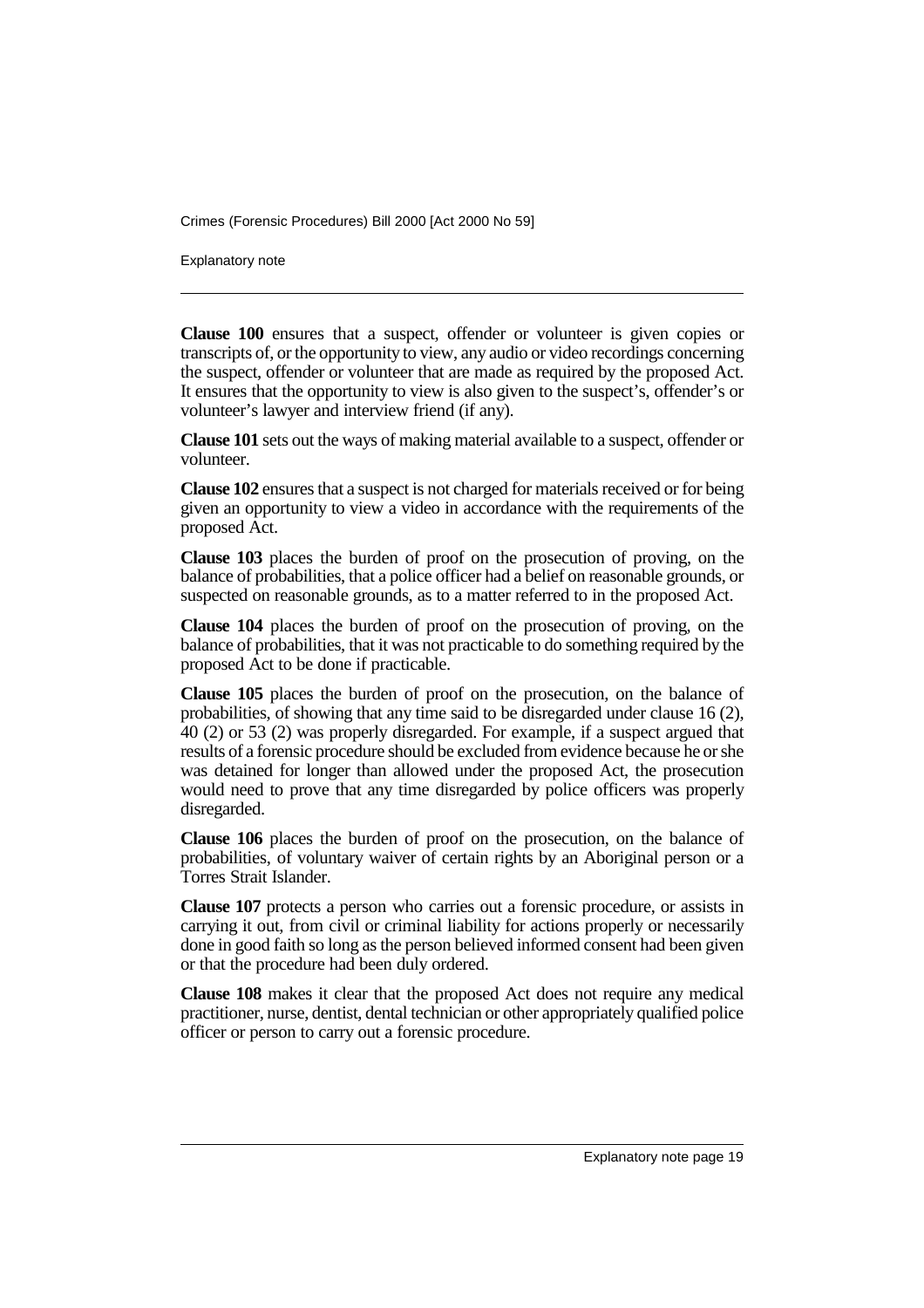Explanatory note

**Clause 109** makes it an offence for a person who has access to information stored on the DNA database system or revealed by a forensic procedure carried out on a suspect, offender or volunteer to disclose that information except in certain circumstances specified in the clause.

**Clause 110** provides for the retention of electronic recordings required for investigative or evidentiary purposes.

### **Part 14 Operation of this Act and effect on other laws**

Proposed Part 14 contains provisions relating to the operation of the proposed Act and its relationship to other laws.

**Clause 111** makes it clear that the proposed Act does not authorise the carrying out of a forensic procedure on a person who is under 10 years of age.

**Clause 112** confirms that the proposed Act does not apply to the taking of photographs, hand prints, finger prints, foot prints or toe prints under sections 353A and 353AA of the *Crimes Act 1900* and section 63 of the *Crimes (Sentencing Procedure) Act 1999*.

**Clause 113** ensures that the provisions and protections of Part 10A of the *Crimes Act 1900* concerning the detention of persons after arrest (such as limits on the length of time a suspect can be held under arrest) continue to apply as far as possible. As many of the rights and protections provided under the proposed Act overlap with those provided by Part 10A, the clause also confirms that the rights and protections conferred by the proposed Act are in addition to those conferred by Part 10A.

**Clause 114** makes it clear that the proposed Act does not limit or exclude the operation of various other laws of the State relating to matters described in the clause.

**Clause 115** ensures that the proposed Act does not affect the taking, retention or use of forensic material or information obtained from forensic material in accordance with certain other laws.